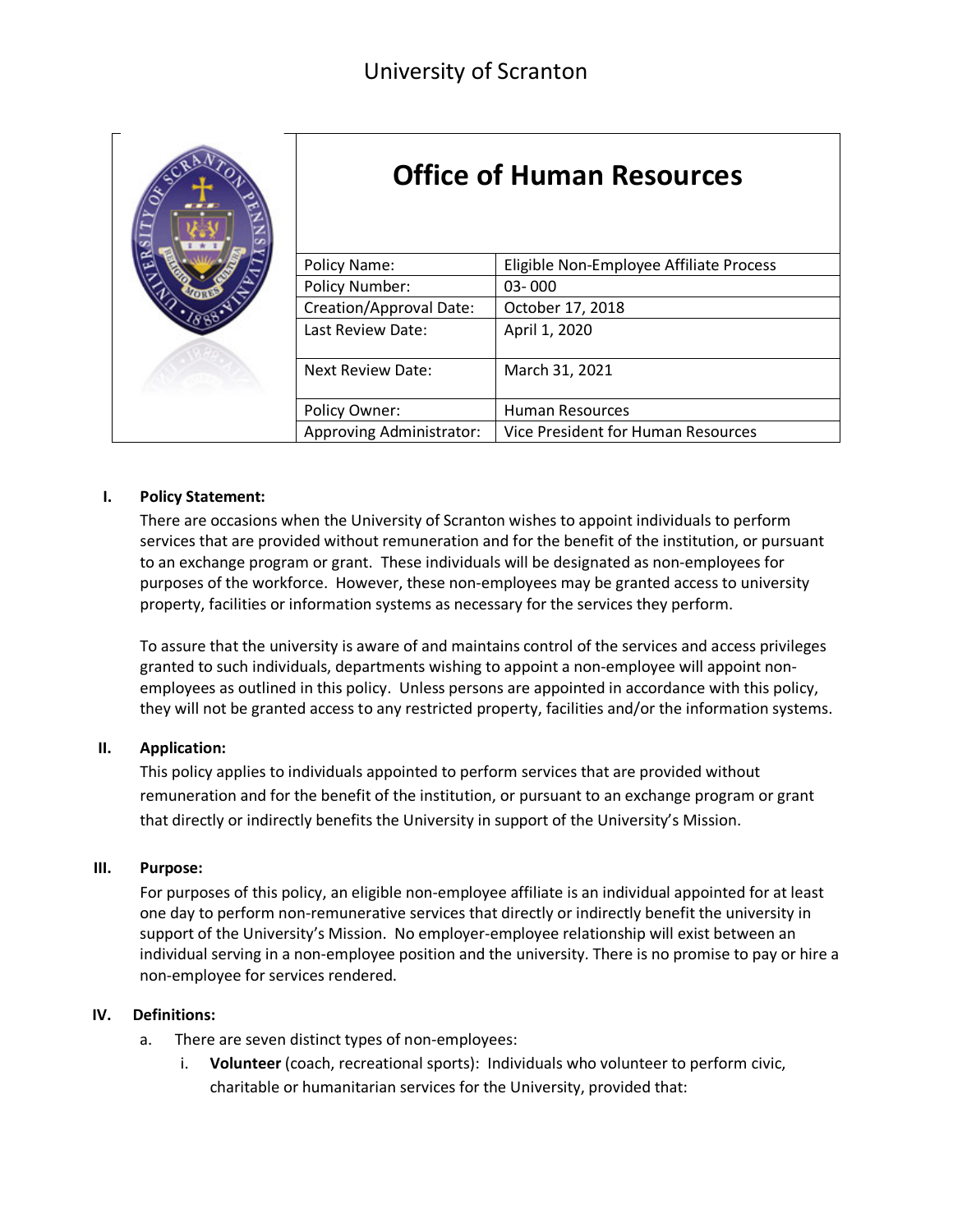# University of Scranton

- ii. The person receives no compensation, paid expenses or reasonable benefits to perform the services;
- iii. There is no promise or expectation of compensation or employment for services rendered;
- iv. Such services do not substitute for services performed by university employees;
- v. Such services are low risk and present minimal exposure to liability to university and are considered non-essential and non-critical to the operations of the department.
- vi. Volunteers must be reported to HR prior to appointment.
- vii. Volunteers are not eligible for Library Accesses.
- viii. **Student (Internship):** Individual who registers at a college or university, other than the University of Scranton, and placed through special academic programs to learn from and observe university operations but is not otherwise registered as a student at the University. There must be a written agreement in place with the student's home institution establishing the terms of the placement.
- ix. **Limited-term Research/Internship/Collaboration**: Individual conducting research with a University faculty member for less than 6 months
- x. **Affiliate/Courtesy Faculty**: Affiliate Faculty are unpaid individuals with appropriate professional or academic credentials, who will make a substantive contribution to the department and the University in fulfilling its mission. Affiliate appointments may be granted for up to one academic year, are renewable, and may be discontinued at any time without prior notice. Affiliate appointments are not eligible for university benefits and have no faculty rights under this policy.
- xi. **Former Paid Employees (Emeritus, Retirees)**: Individual that has been formally granted Faculty Emeritus by the President or Retiree status by the Office of Human Resources.
- xii. **Business Partners/Contractors** (Jesuit Community, Aramark, Follett, NE Cancer Institute)
- xiii. **Instruction** (Military/ROTC, PT Faculty)
	- 1. No Criminal Background Check is required, these individuals are employees of the U.S. Military

### **V. Process:**

The University of Scranton hosting department must offer and initiate affiliate status. Departments need to submit an eligible non-employee affiliate data form indicating the length of the appointment, purpose of the appointment, name and contact information of the sponsor (sponsors must be an active, paid staff or faculty). A standard new hire background check may be required for affiliates.

Upon receipt of a clear criminal background check, the Office of Human Resources will enter the eligible non-employee into the University's Banner system and notify the sponsoring department. No other departments may approve issuance of identification cards, access to facilities, email accounts or other restricted services until approved by the Office of Human Resources.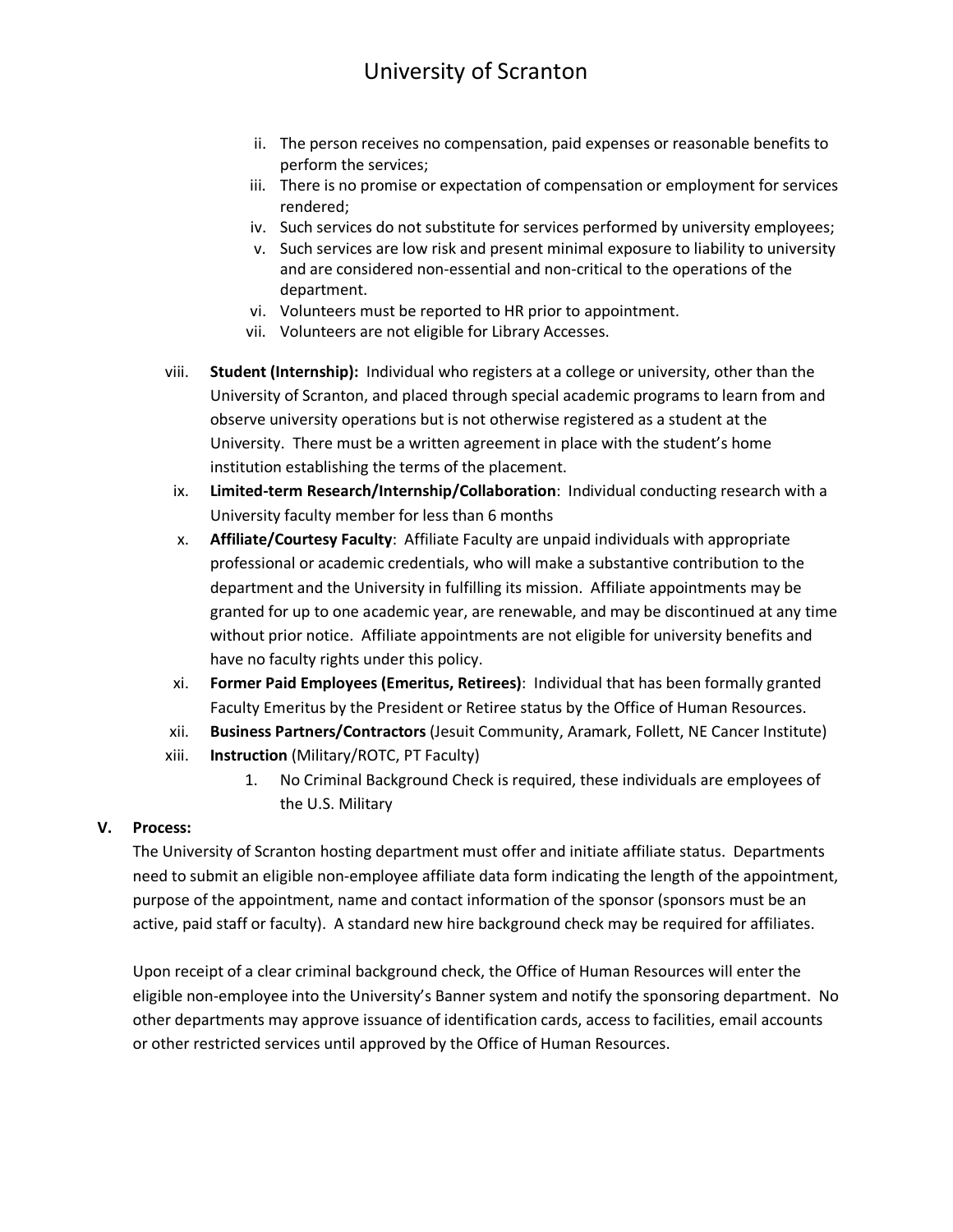# University of Scranton

All eligible non-employee affiliates may be asked to complete the following forms:

- 1. Affiliate Background Check Request Form
	- a. Existing ACT 153 Background Checks may be used, if for employment and a completed self-disclosure is provided for Student Internships
- 2. Eligible Non-Employee Affiliate Data Form
- 3. Library Affiliate Access Form
- 4. Royal Card Application (HR)

### **VI. Terms and Conditions of Eligible Non-Employee Status:**

- a. Eligible non-employee status is made at the discretion of the University of Scranton and may be terminated at any time.
- b. Appointments, assignments of duty and dismissal of individuals who are not employees are not subject to the human resources policies of the University that govern employees
- c. Eligible non-employees cannot begin to render service or use University property or equipment until all necessary background checks and approvals are granted. Nonemployees that do not comply with this policy will be considered unauthorized and will be subject to restriction of access to University facilities and services.
- d. Eligible non-employees cannot be appointed for more than one year and may be reappointed upon expiration of the term, if approved as outlined in this policy. Departments with a business need to appoint the non-employee for longer than one year may request a longer appointment upon showing business need.
- e. Eligible non-employees cannot be less than sixteen (16) years of age. Appointments of non-employees under the age of 18 are subject to the review by the Office of Human Resources to ensure the position and duties performed are appropriate for a minor.
- f. Eligible non-employees are not covered under the University's Workers Compensation Insurance and Unemployment Compensation Insurance programs.
- g. Eligible non-employees are not eligible to participate in any employee benefits program administered by the University.
- h. If an eligible non-employee is hired into a staff or faculty position, their service time as a non-employee position is not considered as time served for purposes of eligibility for internal searches or for credit related to employee benefits or retirement programs.
- i. Individuals who have been dismissed for causes from employment with the University, or who were not employed as a result of an unacceptable background check, are not eligible for non-employee service with the University.
- j. Individuals in non-employee appointments must comply with the Universities nondiscrimination policies and technology use policies.

### **VII. Completion of Appointment:**

The sponsoring department will notify the Office of Human Resources, via a separation ticket when the Eligible non-employee affiliate appointment has expired or is no longer providing services. The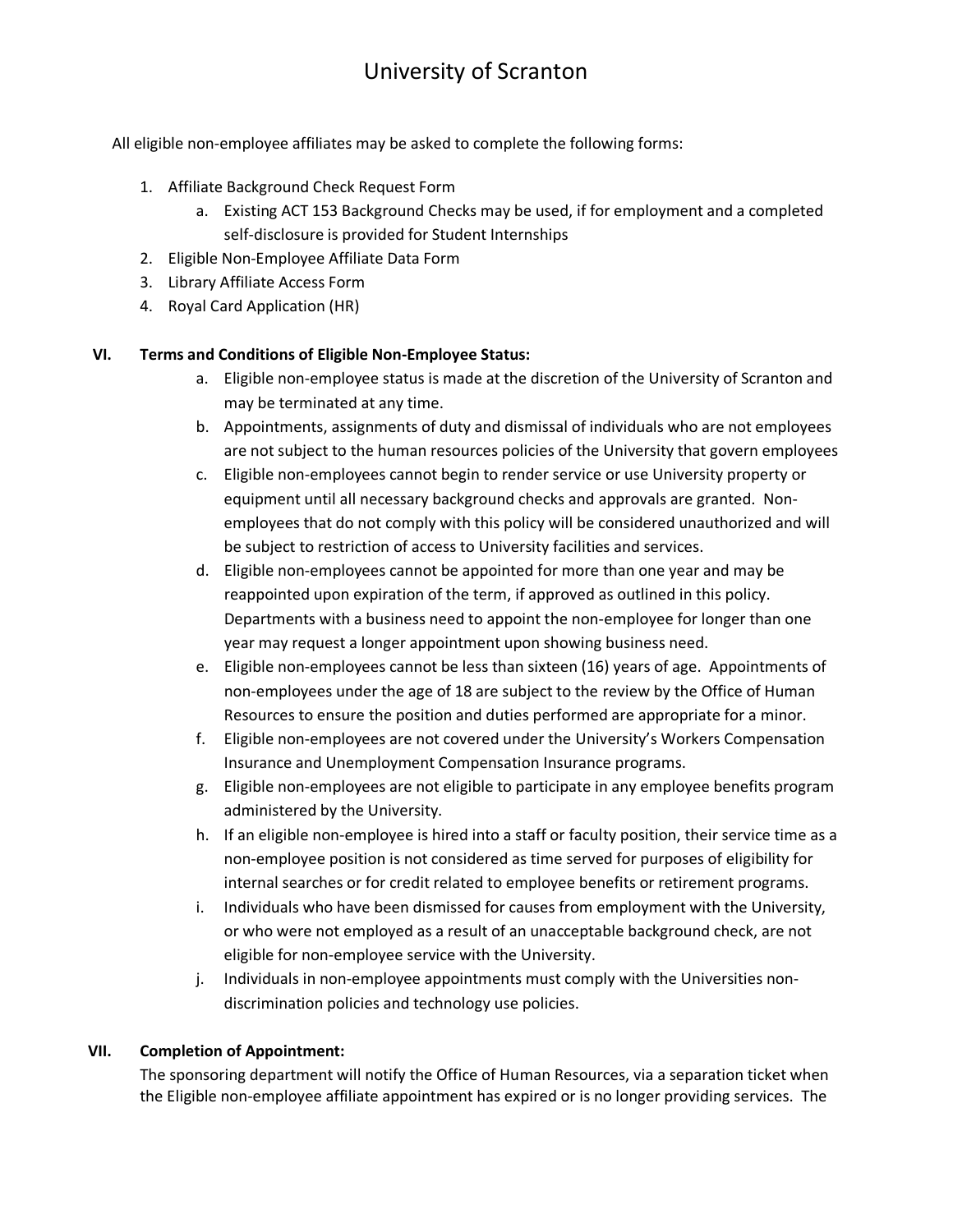### University of Scranton

Office of Human Resources may conduct periodic reviews to determine the appointment status of the eligible non-employees. Non-employees who no longer work with, or provide services to, the University will be terminated by the sponsoring department or by the Office of Human Resources.

### **VIII. Special Provisions:**

The safety and security of University properties and its human resources are an important priority for the University. Non-employee appointments must comply with applicable university policies that relate to safety and security concerns.

Any work performed by non-employees that would require approval under University policies must be approved before they are performed. For example, any work on or access to export controlled technology, human subjects, animals, biological agents, radiation or any other matters that require compliance with federal regulations prior to performing the work is subject to the same training and approval requirements that would be required of students or employees performing the same tasks.